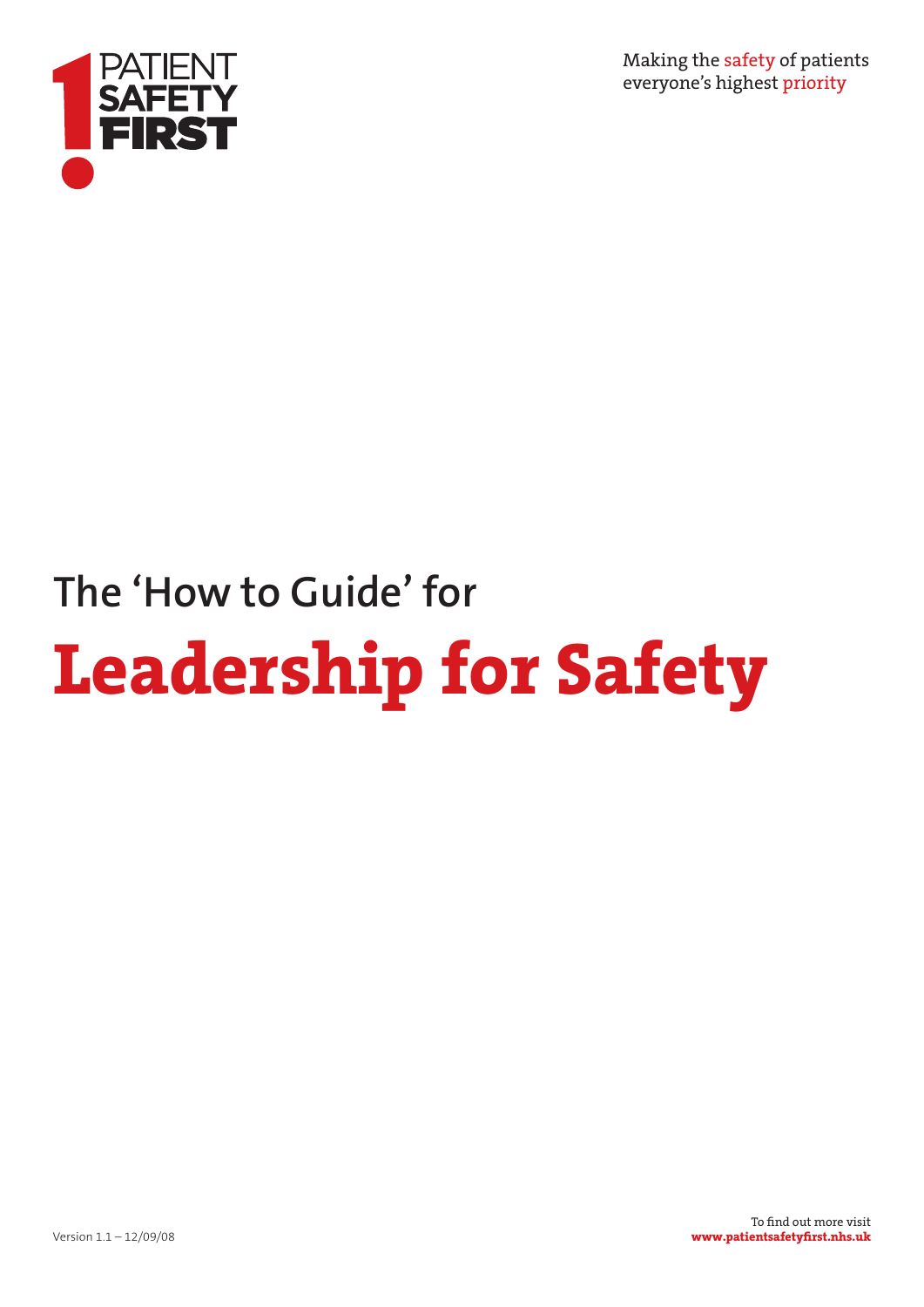

# **Acknowledgements**

We wish to thank and acknowledge the Institute for Healthcare Improvement (IHI) for their support and contribution to the Patient Safety First Campaign. The material contained in the Campaign Summaries, How to Guides and Reference/Bibliography documents has been adapted from those created for their 100,000 Lives and subsequently 5 Million Lives Campaigns. Thanks also to Wales's 1,000 Lives Campaign team for the use of their materials.

Thanks to the English Campaign team members and others who have contributed to the adaptation of this guide.

#### **Intervention lead:**

Cavanagh, Peter: Consultant Radiologist & SPI lead; Taunton & Somerset NHSFT, Consultant Advisor on Patient Safety; Somerset PCT, Medical Advisor; Southwest SHA

#### **Campaign team contributors:**

Clarke, Julia: Associate (Safer Care); NHS Institute for Innovation and Improvement Fletcher, Martin: Chief Executive; National Patient Safety Agency Jones, Kate: Head of Programme (Safer Care); NHS Institute for Innovation and Improvement Ramsden, Stephen: Chief Executive; Luton & Dunstable NHS Foundation Trust, Campaign Director; Patient Safety First Williams, Mike: NHS Research Fellow; University of Exeter Woodward, Suzette: Director; National Patient Safety Agency

#### **Editor:**

Clarke, Julia: Associate (Safer Care Priority Programme); NHS Institute for Innovation and Improvement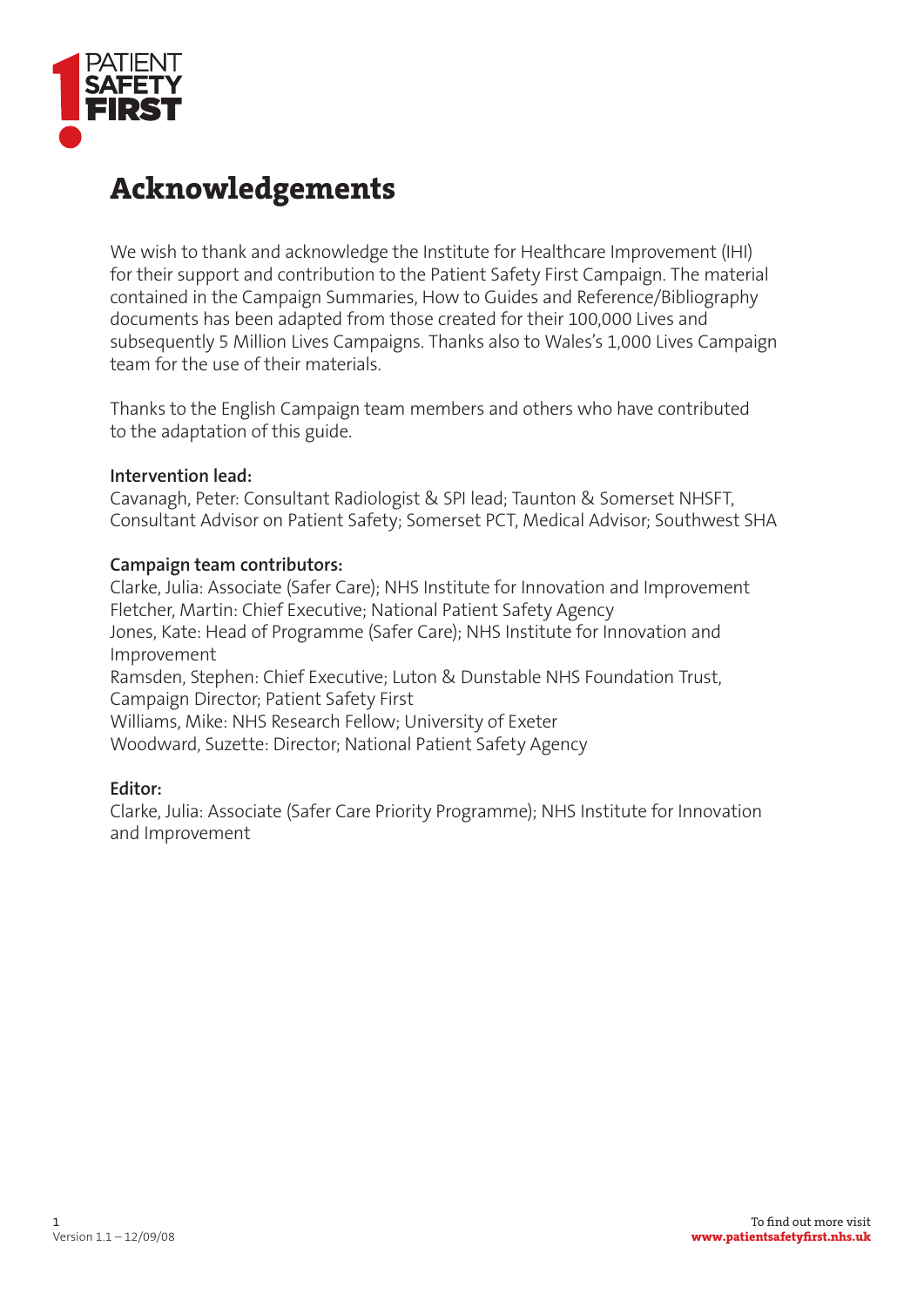

# **Overview of the Intervention: Leadership for Safety**



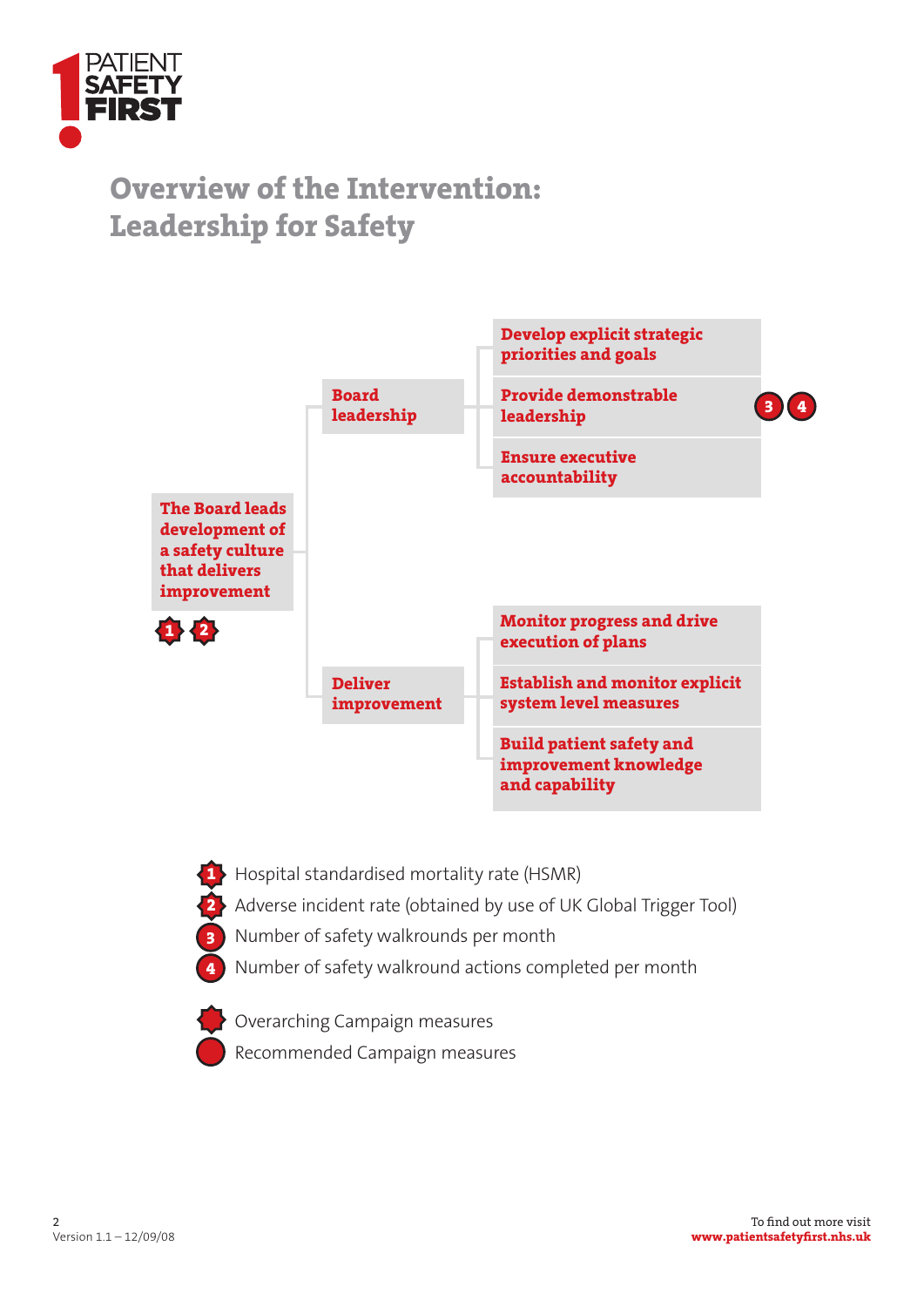

# **Contents**

- **04 General Introduction**
- **05 Leadership for Safety**
- **07 A Leadership Checklist for Patient Safety**
- **09 Implementing Leadership for Safety**
- **15 Getting Started**
- **17 Other Useful Materials and Links**
- **20 Appendices**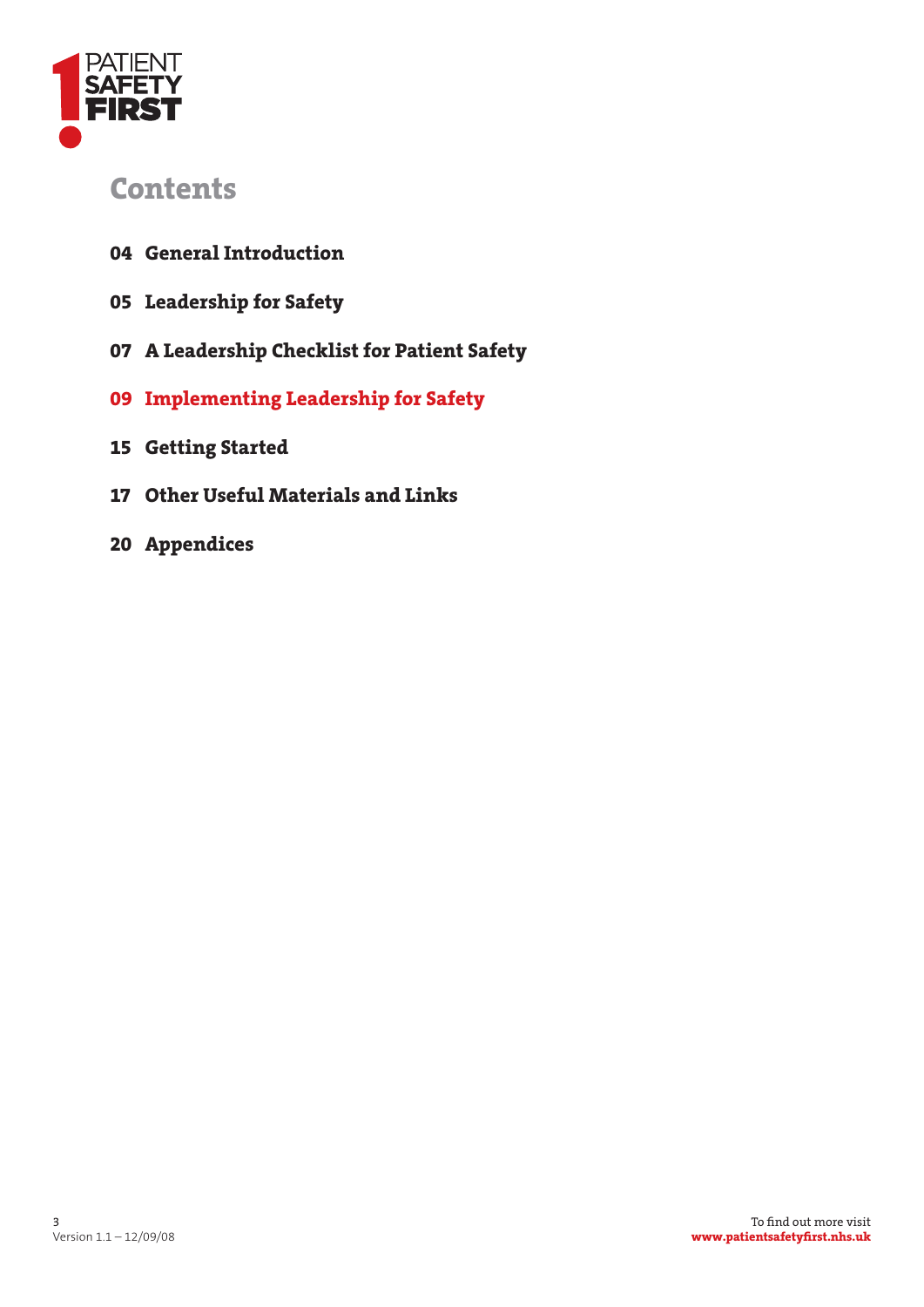

# **General Introduction**

All over the world, including in the UK, health care workers are proving that patient safety can be greatly improved and many complications or harm events that were previously considered unavoidable actually are avoidable. They are in fact, redefining what is acceptable in terms of patient safety.

The purpose of each of the Patient Safety First interventions is to provide you with a focus on which to begin or progress improvements in patient safety in your organisation. Each proposed intervention has an underpinning evidence base that identifies the need for change and how its elements can help you on a journey that will make a real impact on rates of patient harm and death.

The proposed elements, suggested changes and associated measures discussed in this document are not exhaustive; rather, a basis on which to start making a difference in the given area. It also provides a sound methodical approach that can be applied repeatedly in other improvement efforts you may wish to initiate.

The content of this guide will never be considered to be final. Regular reviews will be conducted to update it with new evidence, initiatives and key learning from organisations participating in the Patient Safety First campaign. Your suggestions for improvement and case studies are welcomed; please share your learning with your local campaign contact or contact us direct via the Patient Safety First website www.patientsafetyfirst.nhs.uk.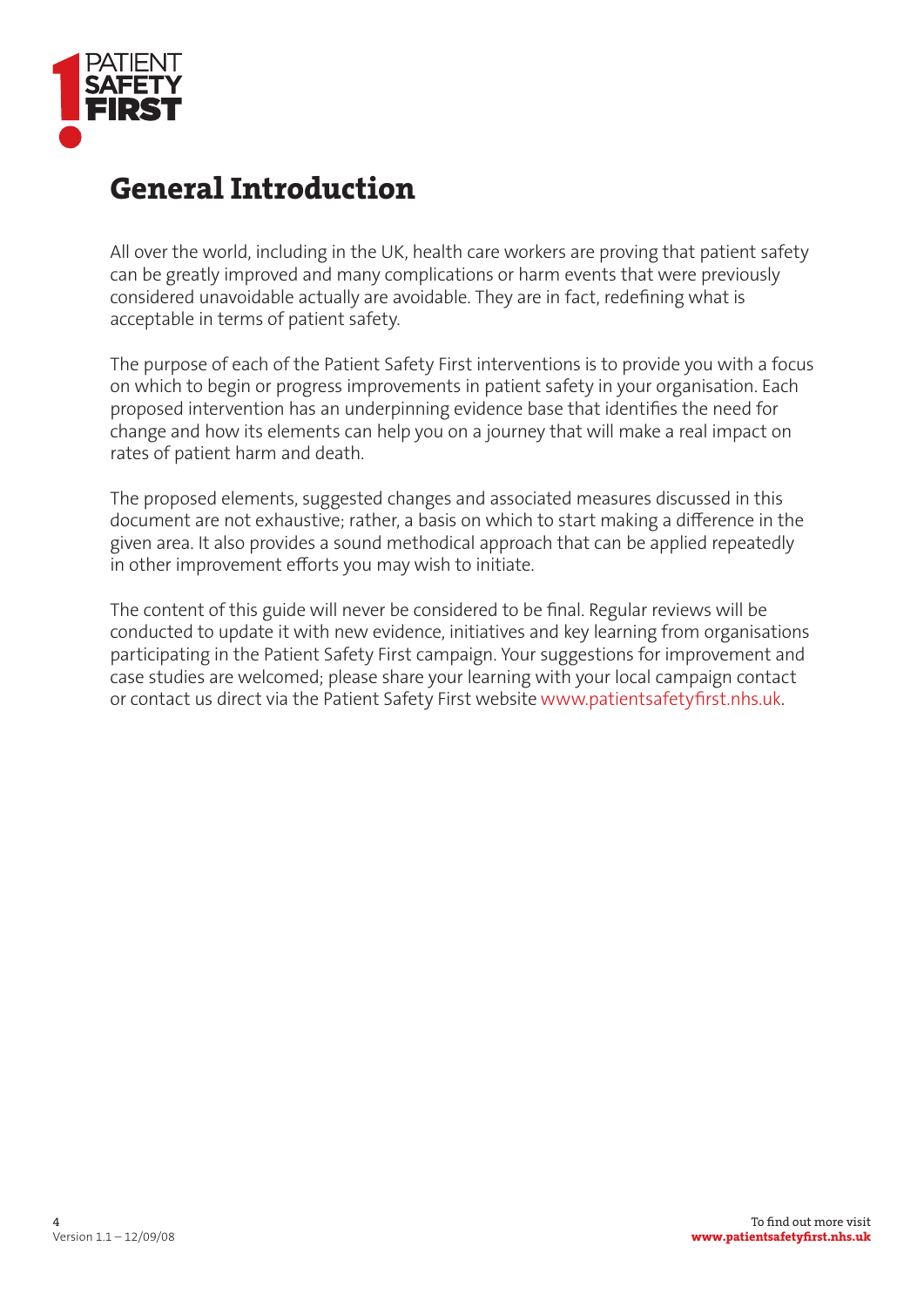

# **Leadership for Safety**

The purpose of this guide is to provide Board members and senior leaders with an overview of how they can develop their role and responsibilities in leading a safety agenda in their organisation and actions they can undertake to achieve this.

### **Background**

Outmoded views of hospital governance sometimes suggest that hospital Boards are responsible primarily for the organisation's financial health and reputation. These responsibilities are unquestionably important, but the Board's duties do not end with financial stewardship; Boards oversee mission, strategy, executive leadership, quality and safety. Boards especially guard quality of care; they are expected to fulfil an oversight role in quality assurance, and the continuous improvement of the care provided by the hospital. In the modern view, Boards bear direct responsibility for the hospital's mission to provide the best possible care and avoid harm to patients. This responsibility cannot be delegated to the clinical staff and service leads; ensuring safe and harm-free care to the patients they serve is the Board's job, at the very core of their moral responsibility.

Healthcare is a complex undertaking. Things will always go wrong in complex systems yet some organisations show greater mindfulness to the dangers that can arise than others. In other high risk industries (Aviation, Oil, Nuclear) the incidence of serious events has been reduced by several orders of magnitude through a focus on safety, communication and individual behaviours (human factors). By focusing on the contributory elements of safety, disasters in such high risk industries have become much less common. Health systems have competing priorities but increasingly there are leaders who recognise that providing a safe and reliable service is good for patients and can help to reduce the costs associated with errors. The Patient Safety First Campaign will be working with the Clinical Human Factors Group to develop a more detailed resource for NHS leaders on building a high reliability organisation.

One primary function of senior leaders in health care is to support their 'followers' in developing behaviours, skills, habits, processes, and technologies that lead reliably to dramatically improved performance. Once the vision and aims are established there are three key activities of leadership to achieve the vision:

- **1. Build Will** in the form of visible, constant, unrelenting, and well-explained commitment, starting with the organisation's leaders.
- **2. Ensure Access to Ideas** about the clinical best practices and support processes, and insights about how to introduce them, so that the organisation has readily available designs and concepts that are superior to the status quo.
- **3. Attend Relentlessly to Execution.** Integrating improvement actions and review into the daily work of the organisation, and ensuring that better results are sustained, and spread throughout the organisation.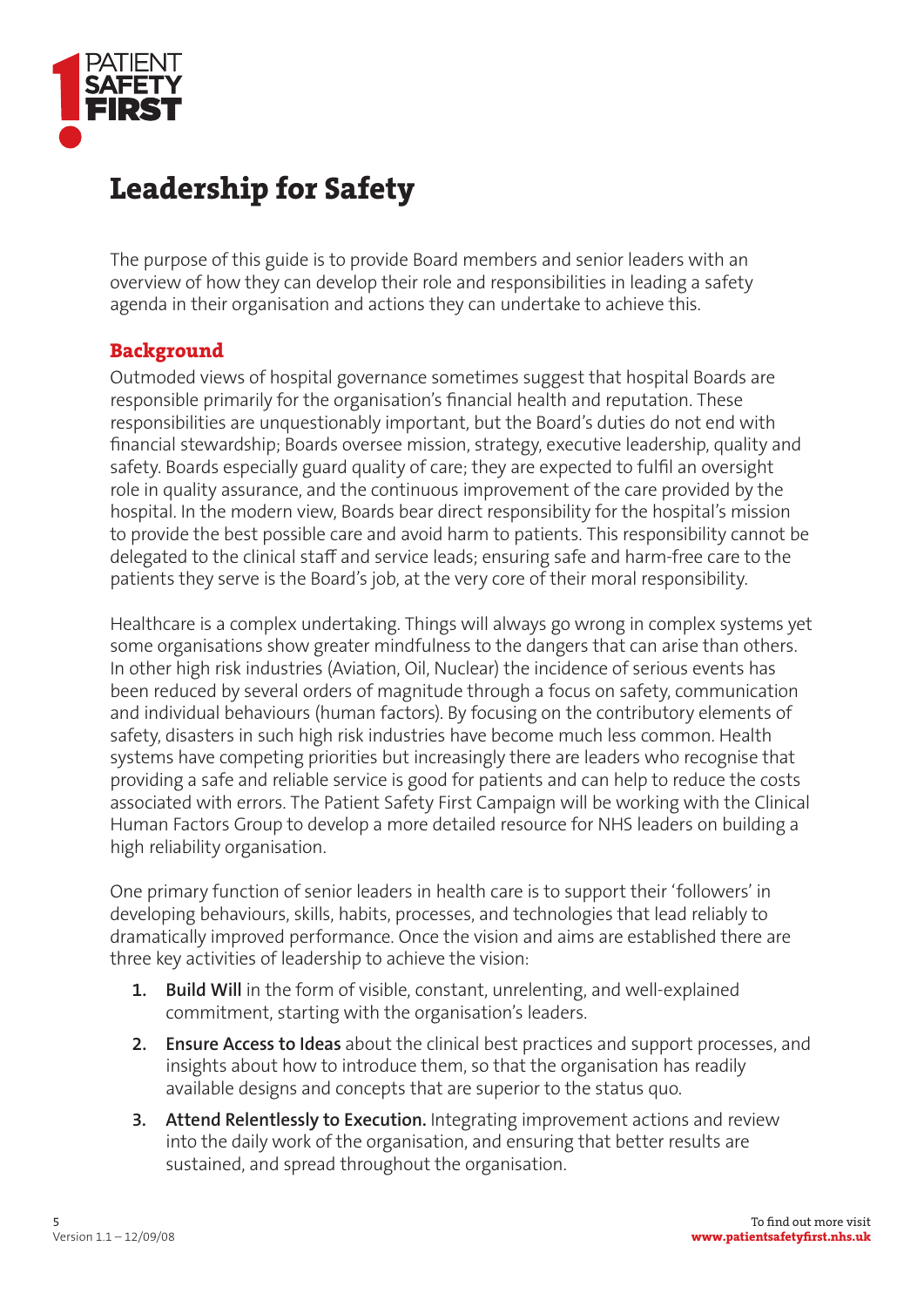

If any one of these three is missing, the process of change can easily stall or have far less impact on patient outcomes. Deficient will is a common culprit. Without it, senior leadership will be insufficient even where innovations and best practices are plentiful. Leaders who ignore improvement activity, or fail to adequately support it; send a strong implicit message that improving the quality of care is of secondary importance to other considerations (e.g. financial concerns), a message that can destroy energy and drive resources into activities that have far less impact on patient outcomes. The Will-Ideas-Execution approach has been incorporated into the actions suggested in this guide.

Further information on Will-Ideas-Execution can be found in:

*5 Million Lives Campaign. Getting Started Kit: Governance Leadership 'Boards on Board' How-to Guide. Cambridge, MA: Institute for Healthcare Improvement; 2008. www.ihi.org/ nr/rdonlyres/95eadb8f-3ad6-4e09-8734-!7149cfdf14/0/boardhowtoguide.doc.*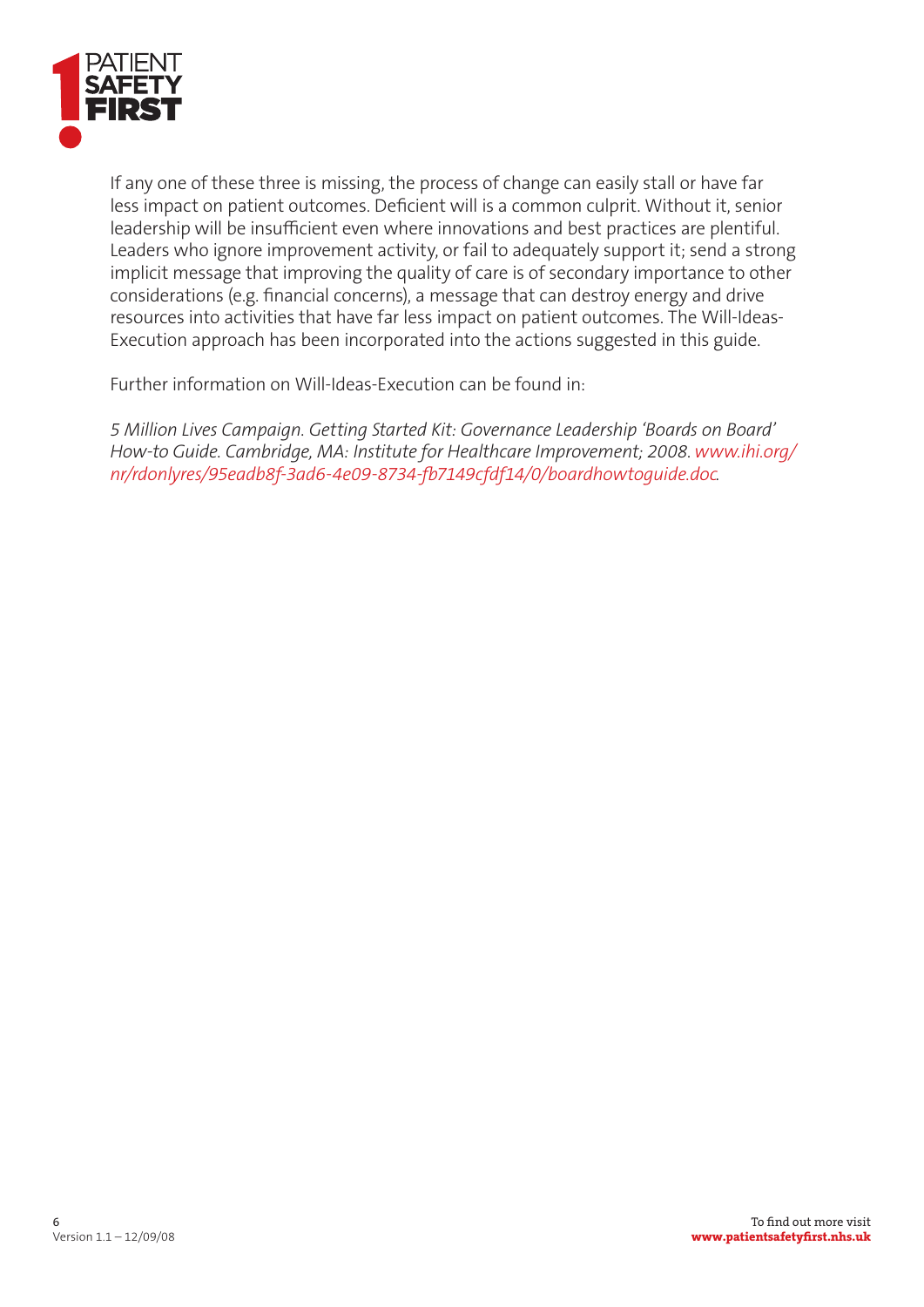

# **A Leadership Checklist for Patient Safety**

To ensure the Board collectively and individually provide the appropriate leadership they should seek the answers to some simple questions. The following checklist will act as a focus to those actions/interventions you will need to make in order to answer these questions and develop an appropriate action plan with clear priorities and timescales. More details of the actual intervention actions we recommend are found in the later section 'Implementing Leadership for Safety'.

### **What do I know about the safety of my organisation now?**

- Undertake a safety culture assessment using a recognised tool
- Initiate case note review using the Global Trigger Tool and a mortality matrix tool
- Use root cause analysis (RCA) when investigating incidents with Board level feedback of significant learning points
- Integrate and review safety data from a range of sources to better understand sources of risk. For example complaints, claims, serious untoward incidents, incident reporting
- Do an in-depth case review of the experience of one patient.

### **Where must we do better?**

- Use what you have learnt to set a goal for action which should be aspirational, inspirational and measurable
- Develop a clear set of priorities for action
- Devise a clear plan of action which includes agreement about the roles and responsibilities of Board members
- Sit down with your senior clinical staff and decide which Campaign intervention(s) you will choose to focus your energies on
- Provide clear and demonstrable support for the Campaign intervention(s) chosen and monitor progress, providing support along the way.

### **How do I know if we are improving safety?**

- Ensure the Board receives a set of safety performance measures as part of the Board's balanced scorecard to include such measures as Hospital Standardised Mortality, incident rates, infection rates
- Continue to review safety data from a range of sources to better understand sources of risk. e.g complaints, claims, serious untoward incidents, incident reporting.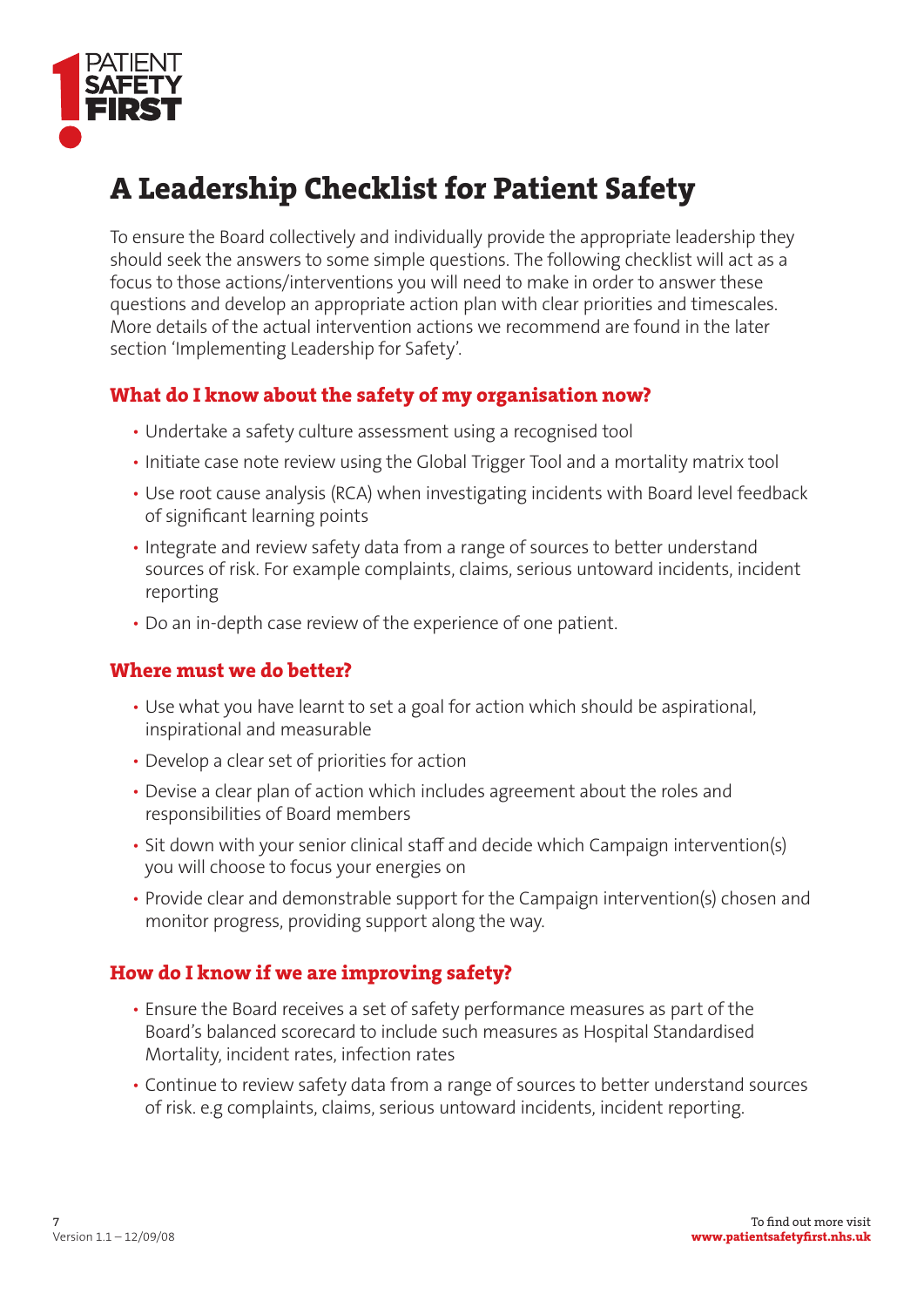

# **How can I show clear personal commitment to improving patient safety?**

- Ensure safety is appropriately represented on all Board agendas
- Go out and see, meet your staff. Participate in the use of a tool such as safety walkrounds
- Conduct a safety diary exercise. Review your diary for personal commitment to safety.

# **What skills and capacity do we need to build to make this happen?**

- Ensure you understand improvement methodology
- Ensure that staff have access to appropriate resources and training
- Ensure that there is focused leadership to execute the plans you put in place.

# **How do we know how successful we have been?**

• Measure the level and stages of implementation of the Campaign intervention(s), from the planning stage to partial implementation and to full implementation.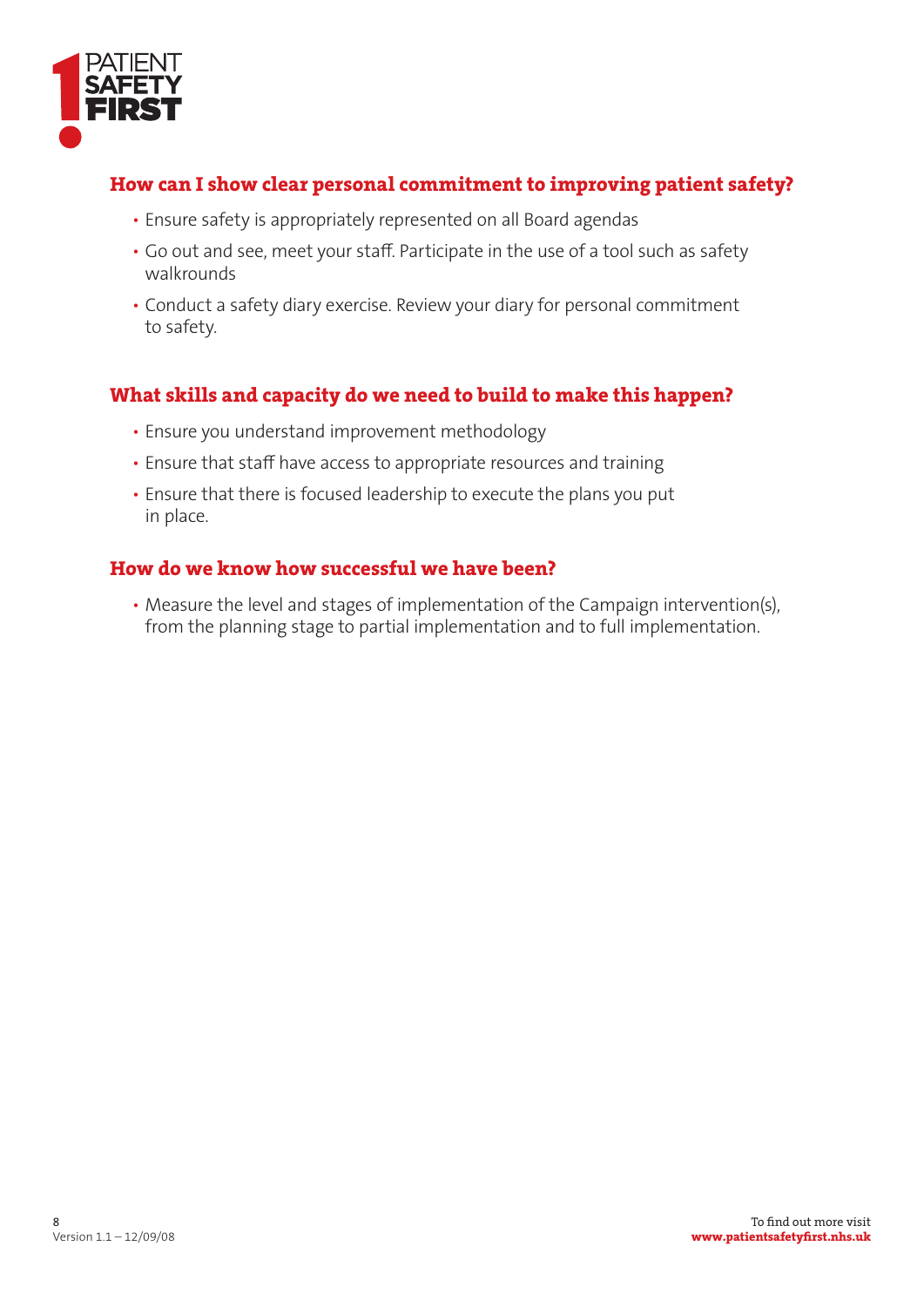

# **Implementing Leadership for Safety**

The Patient Safety First Campaign asks leadership of participating organisations to begin, at a minimum, by focusing on six actions to improve quality and reduce harm.

- 1. Develop explicit strategic priorities and goals
- 2. Provide demonstrable leadership
- 3. Ensure executive accountability
- 4. Establish and monitor explicit system level measures
- 5. Monitor progress and drive execution of plans
- 6. Build patient safety and improvement knowledge and capability

These were developed by adapting information from the following documents for the English Campaign context:

- 5 Million Lives Campaign, Getting Started Kit: Governance Leadership 'Boards on Board' How-to Guide. *Cambridge MA: Institute for Healthcare Improvement; 2008. (www.ihi.org)*
- National Patient Safety Agency. Leadership Safety Checklist. 2008
- Reinertsen J, Pugh M, Bisognano M. Seven Leadership Leverage Points for Organisation-level Improvement in Health Care. IHI Innovation Series white paper. Cambridge, MA: Institute for Healthcare Improvement; *2005. (*www.ihi.org*).*

Amongst these six actions are some overlapping themes but taken together they have been shown to make a major impact on the organisation's ability to lead improvement in the safety and quality of patient care.

### **1. Develop explicit strategic priorities and goals**

#### **Specific Aim**

Organisations that develop a specific aim statement for patient safety improvement  $$ effectively integrated into the organisation's strategy, provide clarity and direction for all staff. The aim should be aspirational and translate into measurable objectives. Examples could be:

*We will have no preventable injuries or deaths by July 2010.* 

or

'One specific goal in our strategy is to achieve zero central line infections for the entire *organisation, across all services by August 31, 2009.'*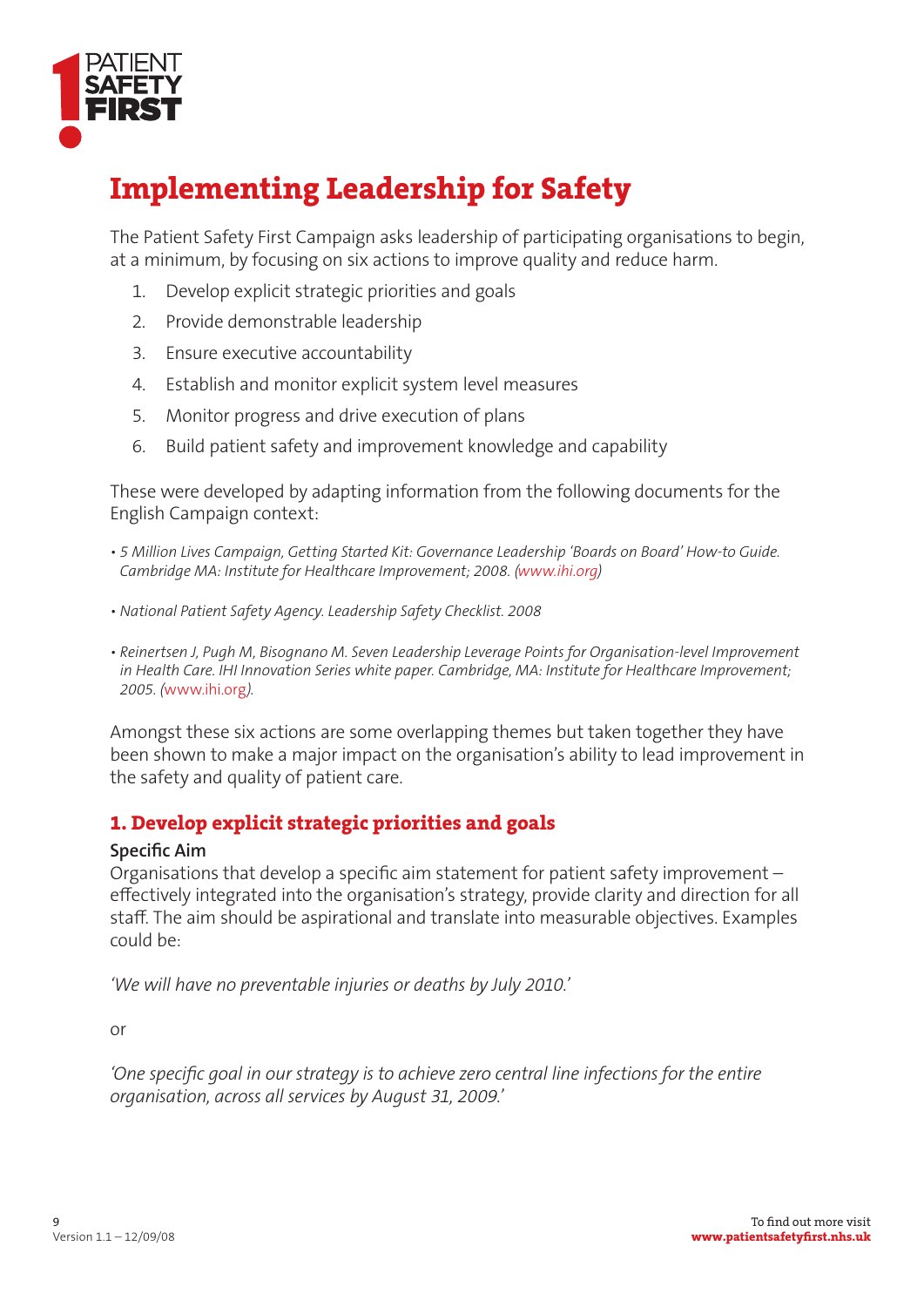

Where an organisation has already specified aims relating to safety it is worth reviewing them to ensure they convey the desired message and clarity. Incorporation of a spread strategy will also ensure staff are aware that these aims are not a passing project but part of an ongoing plan for safety improvement. Once agreed, if these aims and objectives are communicated, both within and outside the organisation, an explicit public commitment to measurable improvement is made.

#### **Patient Voice at the Board**

The patient voice is particularly powerful when heard directly at Board level. This can be achieved through the use of specific patient stories at Board meetings to aid understanding of the nature and sources of hazards in a complex healthcare organisation, and the impact on patients, families and staff. It is recognised that this is one of the most challenging themes and it is proposed that an incremental approach to implementing this intervention is taken. A suggested approach is outlined in *Appendix 1*.

The Institute for Healthcare Improvement (IHI) guidelines for using patient stories with Boards can be downloaded from *www.ihi.org/IHI/Topics/LeadingSystemImprovement/* Leadership/Tools/GuidelinesforUsingPatientStorieswithBoardsofDirectors.htm.

### **2. Provide demonstrable leadership**

When leaders commit genuine attention to improving quality and safety, so will the rest of the staff. In order to make the organisation's commitment to prioritising safety explicit, executives and senior leaders should consider the following activities:

#### **Board Agendas**

Progress towards safer care should be the first agenda item at every Board meeting and the way in which the Board is supported by the work of any sub-committees should be made explicit. This approach can be cascaded throughout the organisation so that safety becomes the first item on every agenda and in communications such as staff bulletins.

The Board should spend a significant proportion of its time on patient safety and quality issues, the Patient Safety First Campaign (as with other similar campaigns around the world ) suggests Boards gradually work towards an aim of spending approximately 25% of their time addressing patient safety and quality. This shift in focus would need to be balanced with the demands placed on the Board's role in overseeing strategy; whilst the Board may be gaining greater insights into patient safety as a result of implementing elements within the intervention, they still need to concentrate on the bigger picture and avoid a volume of detail unless there is a specific issue with progress that requires their attention and support. A well planned safety scorecard can help avoid this and this is discussed further in action 4 (Establish and monitor explicit system level measures).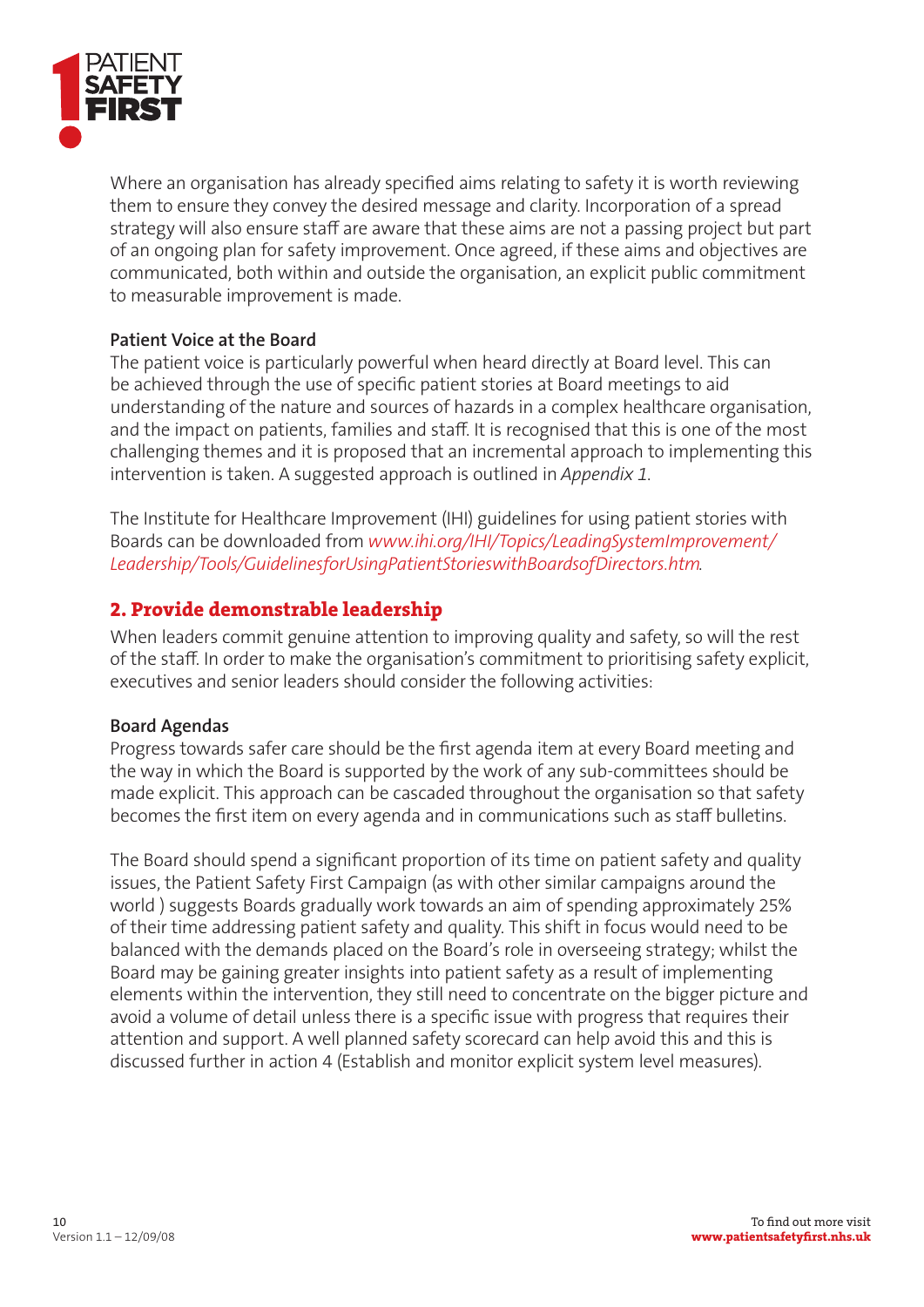

The Board may wish to establish a process to review agendas over a set period of time, to assess if there is sufficient time and attention being paid to quality and safety.

#### **Safety Diary Exercise**

Leaders could carry out a review of their diaries to assess how much of their time is spent directly in the pursuit of safe care within their organisations. As a result, re-alignment of activities may be considered as part of their personal development programme.

#### **Executive Safety Walkrounds**

Leaders need to interact with staff frequently, visiting their work place and asking for frank input. When all executives commit to regular visits (walkrounds) to frontline clinical and patient services, it can create a shared insight into the organisation's safety issues. Walkrounds have already been shown to be very effective in the hospital setting; the Campaign provides an opportunity to develop and test this tool which can be used in primary care and other non-hospital settings. Key themes and significant information from walkrounds are fed back to the Board. Boards should consider whether nonexecutive directors should participate directly in such walkrounds.

Implementing walkrounds can initially sound simplistic but significant planning and preparation is required to ensure resultant issues and concerns are recorded, actioned and tracked. A suggested approach to doing a first walkround can be found in *Appendix 2*.

Tools and supporting information are currently in development for the Campaign but the original IHI materials are available at www.ihi.org/IHI/Topics/PatientSafety/ SafetyGeneral/Tools/PatientSafetyLeadershipWalkRoundsDatabase.htm.

**Establish an environment that is respectful, fair and just.** Commit to establish and maintain an environment that is respectful, fair, and just for all who experience the pain and loss as a result of avoidable harm and adverse outcomes: the patients, their families, and the staff at the sharp end of error.

**"When leaders begin to change their responses to mistakes and failure, asking what happened instead of who made the error, the culture within health care insitutions will begin to change"**

Institute for Healthcare Improvement, Leadership Guide to Patient Safety. 2006.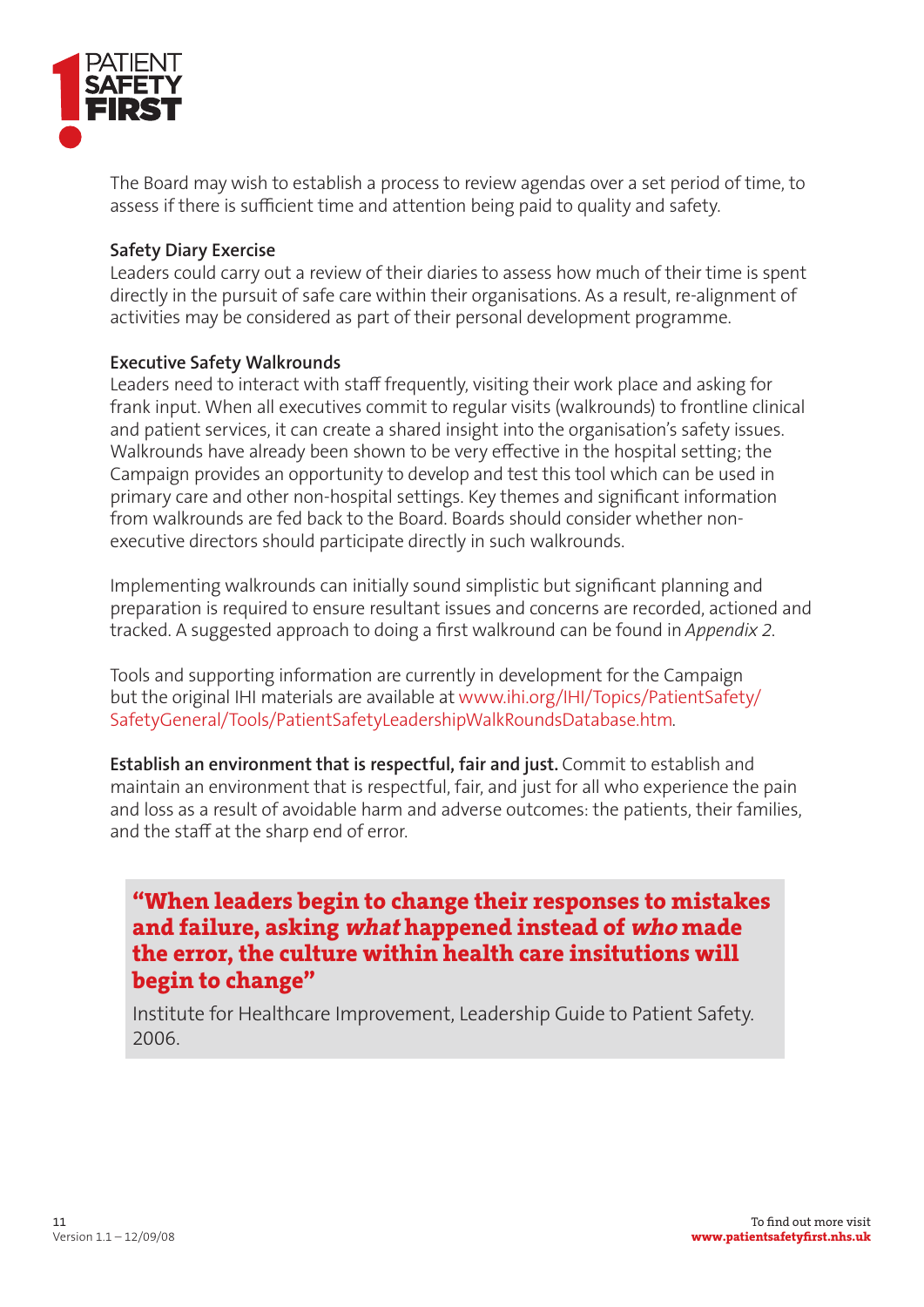

To become safer, health care organisations need to build cultures of quality and safety that are bound in respect and communication, as well as committed to full disclosure, apology, support and resolution for patients and families when harm occurs. How the organisation behaves in such situations is critical to its progress towards creating a safety culture; one of openness and learning. Errors are normal and not necessarily due to poor performance or weakness; the NHS has a large pool of talented and dedicated individuals capable of delivering high quality care but they are frequently let down by the systems they work in.

A number of tools are available to support organisations to better understand and make changes in their safety culture

- Root cause analysis (RCA): www.msnpsa.nhs.uk/rcatoolkit/course/iindex.htm
- Being Open: www.npsa.nhs.uk/nrls/alerts-and-directives/notices/disclosure/
- Foresight Training: www.npsa.nhs.uk/patientsafety/improvingpatientsafety/humanfactors/foresight/.

One way of measuring improvements is through the use of a safety culture/climate survey. Where these are performed, quality and safety culture should be examined from the perspectives of all staff, including clinical and non-clinical staff, as well as members of the Board. Such surveys capture key components of team work, openness, involvement of junior staff and willingness to change.

As part of the pre-work for the campaign it is recommended that all organisations undertake a safety culture/climate assessment survey. Where this is done it should be repeated at the end of the Campaign to determine if there have been any changes in the organisation's culture. Those organisations who wish to use the culture survey as an ongoing improvement tool will need to survey a smaller, representative sample on a more regular basis, such as monthly or quarterly. The results from this could then form part of the Board report – quality dashboard, tracking culture change/improvement over time.

There are a variety of such surveys available and the choice of which to use can be determined locally.

The Manchester Patient Safety Framework can be found at www.npsa.nhs.uk/patientsafety/ improvingpatientsafety/humanfactors/mapsaf/

Safety climate survey currently in use with the Safer Patients Initiative can be found at www.uth.tmc.edu/schools/med/imed/patient\_safety/survey&tools.htm (registration required).

#### **3. Ensure executive accountability**

Chief Executives need to oversee the effective execution of a plan to achieve quality and safety improvement and harm reduction aims, reporting personally to the Board on measurable improvement progress and engaging clinical leadership for the overall campaign.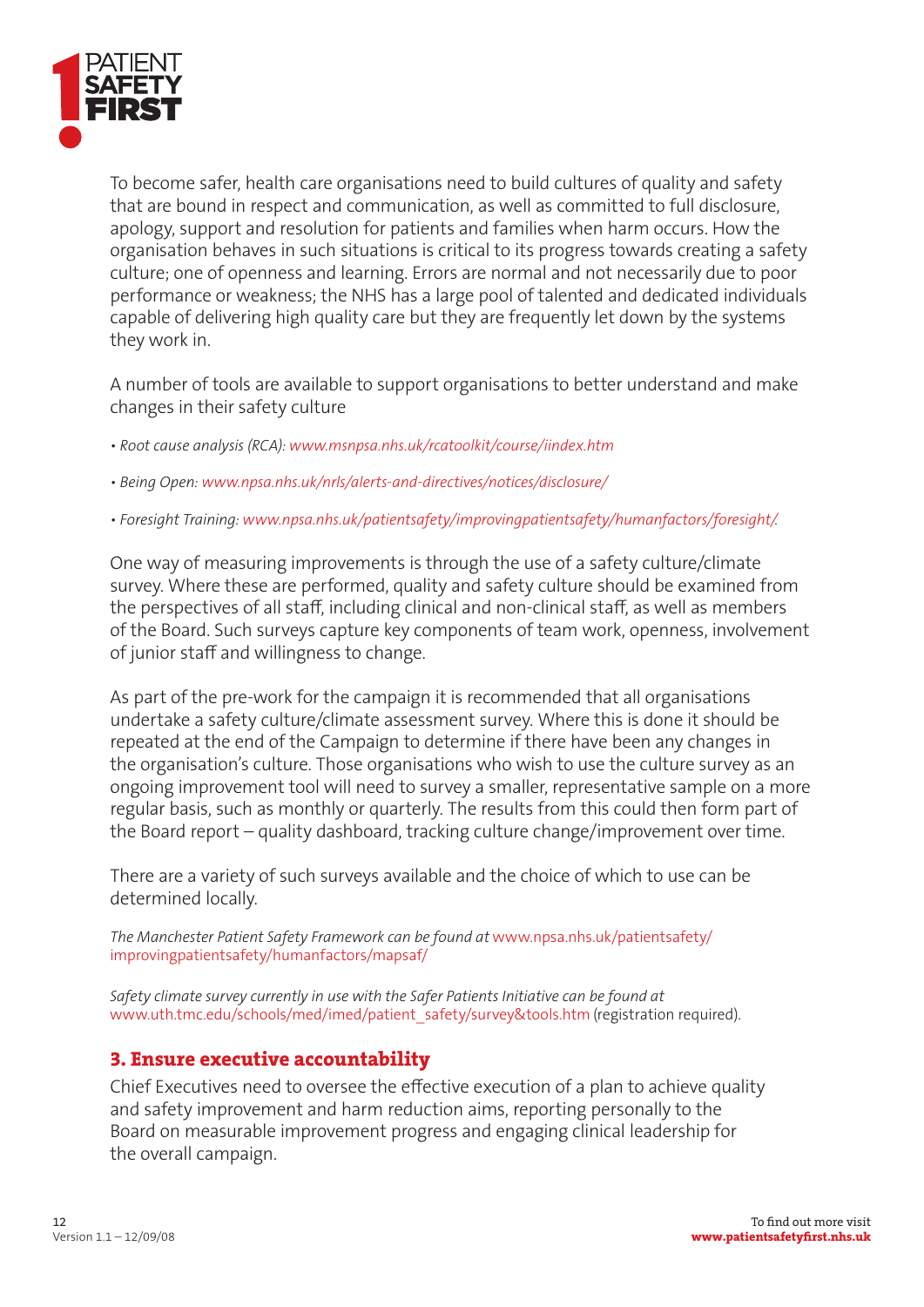

#### Specific director accountability should also be allocated for each campaign stream and **other leadership interventions as appropriate**

This would include all directors – for instance previous campaigns have demonstrated how valuable the involvement of the Finance Director can be. These commitments may be included in the annual personal objective setting process for individual Board members. The Chief Executive would also need to agree with the Chair the contribution that non-executive directors (NEDs) and governors can play in achieving the organisation's quality and safety improvement aims. The Patient Safety First Campaign are particularly keen to hear how participating Trusts may be involving NEDs and governors in their safety agenda, please share your learning with the Campaign via your organisation's Campaign contact or directly through our website www.patientsafetyfirst.nhs.uk.

#### **The Chief Executive should ensure that there are clear links between the Campaign and the wider quality, performance management and governance arrangements**

The Campaign and related work on safety should be the number one priority. The Campaign has asked Boards to issue a (public) statement to their staff to this effect as part of the 'sign up' process. Some suggested text was provided for this purpose should organisations wish to amend and use it (see *Appendix 3* – also available from www. patientsafety first.nhs.uk). The Campaign itself must not be seen as an add-on – or another project – it's about a change of mindset, about the way we change our behaviour and actions so it becomes 'the way we do things from here on in'.

### **4. Establish and monitor explicit system level measures**

The mapping and aligning of projects and initiatives already in place suggested in the later section 'Getting Started' can help all staff to see the bigger picture. Making clear links as to how the outcomes of all this work aggregate to deliver the highest priority goal – No avoidable harm and no avoidable death – sends a powerful message to the organisation that patient safety is the direction of travel and the most important work done, is that which is going the same way.

#### **Safety scorecard**

Boards should be asked to agree and regularly review a small set of system-level measures, based on the best in the UK where possible, as a way to monitor organisationwide progress. This set of measures will, where possible, form part of an overall dashboard or scorecard of organisational performance alongside, activity and financial performance.

For organisations involved in the Campaign, system-level metrics should include the two measures that require reporting via the Camapign extranet site:

- Hospital Standardised Mortality Ratio (HSMR), which allows Boards to compare their organisation's risk-adjusted mortality rate to others and to track it within the hospital over time
- Rate of medical harm (expressed per 1,000 patient days. This can be derived from ongoing monitoring using the UK Global Trigger Tool (GTT). This method requires ongoing random review of 20 sets of case notes (of patients discharged in the previous month).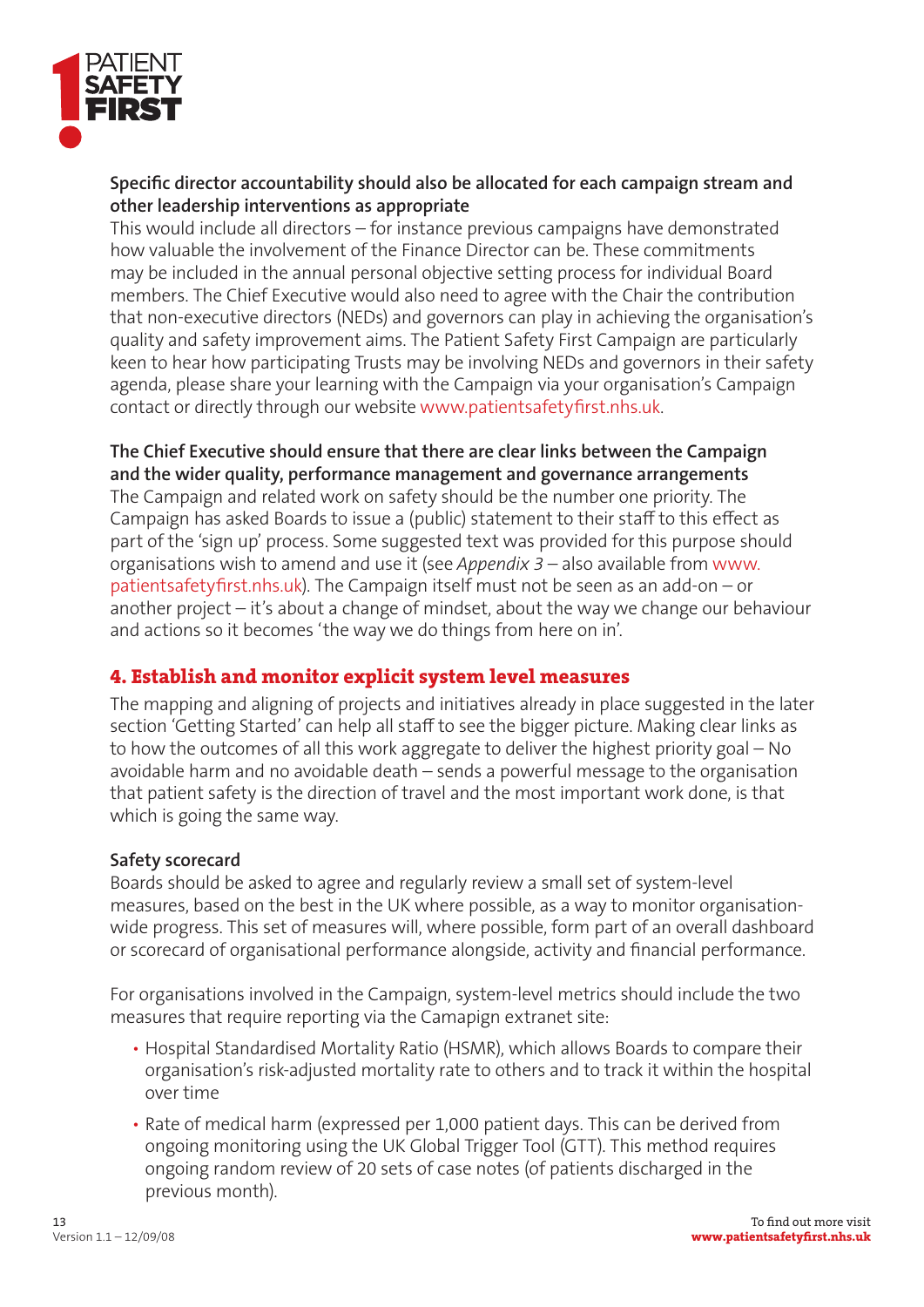

Organisations may also find 'thematic' use of the GTT helpful. For example, using the tool to review case notes for 50 anticoagulant therapy patients to identify common triggers and harm events in that service/patient group. Use of the tool in this way does not negate the need for organisation wide case note review. More information on the GTT can be found at:

- www.ihi.org/IHI/Results/WhitePapers/IHIGlobalTriggerToolWhitePaper.htm
- The tool can be found at www.institute.nhs.uk/safercare.

It is important that the scorecard integrates critical safety information from across the organisation and thus includes key measures from risk and governance. Information on incidents, near misses, claims and complaints gives the broader picture of patient safety: measuring harm events using the GTT is only one way of tracking progress and enriching the picture.

In addition the Board should monitor more specific metrics related to the individual Campaign interventions that their organisation is involved in. Finally the organisation may want to add specific locally agreed measures.

#### **An initial audit of harm**

In the first instance the Board could commission a review of the notes of the last 50 consecutive deaths in their organisation using a matrix tool based on the reason for admission and the site the patient was initially admitted to. The results of this would then need to be presented back to the Board. The tool is designed to be used as part of a programme for reducing mortality and improving end of life care and helps organisations to drill down into the detail of the studied cases with the intention of identifying system failures. Using it in the early stages of the Campaign work can reveal a host of system defects that were previously unknown at Board level.

The tool and guide can be downloaded from www.institute.nhs.uk/images/documents/BuildingCapability/use\_of\_3x2\_matrix\_v1.pdf.

#### **5. Monitor progress and drive execution of plans**

Boards can monitor progress more effectively when they receive meaningful safety data and information (as outlined within 'Safety scorecard', action number four) in a format that is easy to interpret. This also enables them to quickly hone in on issues impeding progress.

**The leadership of the organisation should ensure a project plan for each of the interventions with clear milestones.** There should be appropriate and timely reporting of progress against the plan with clear actions with accountability.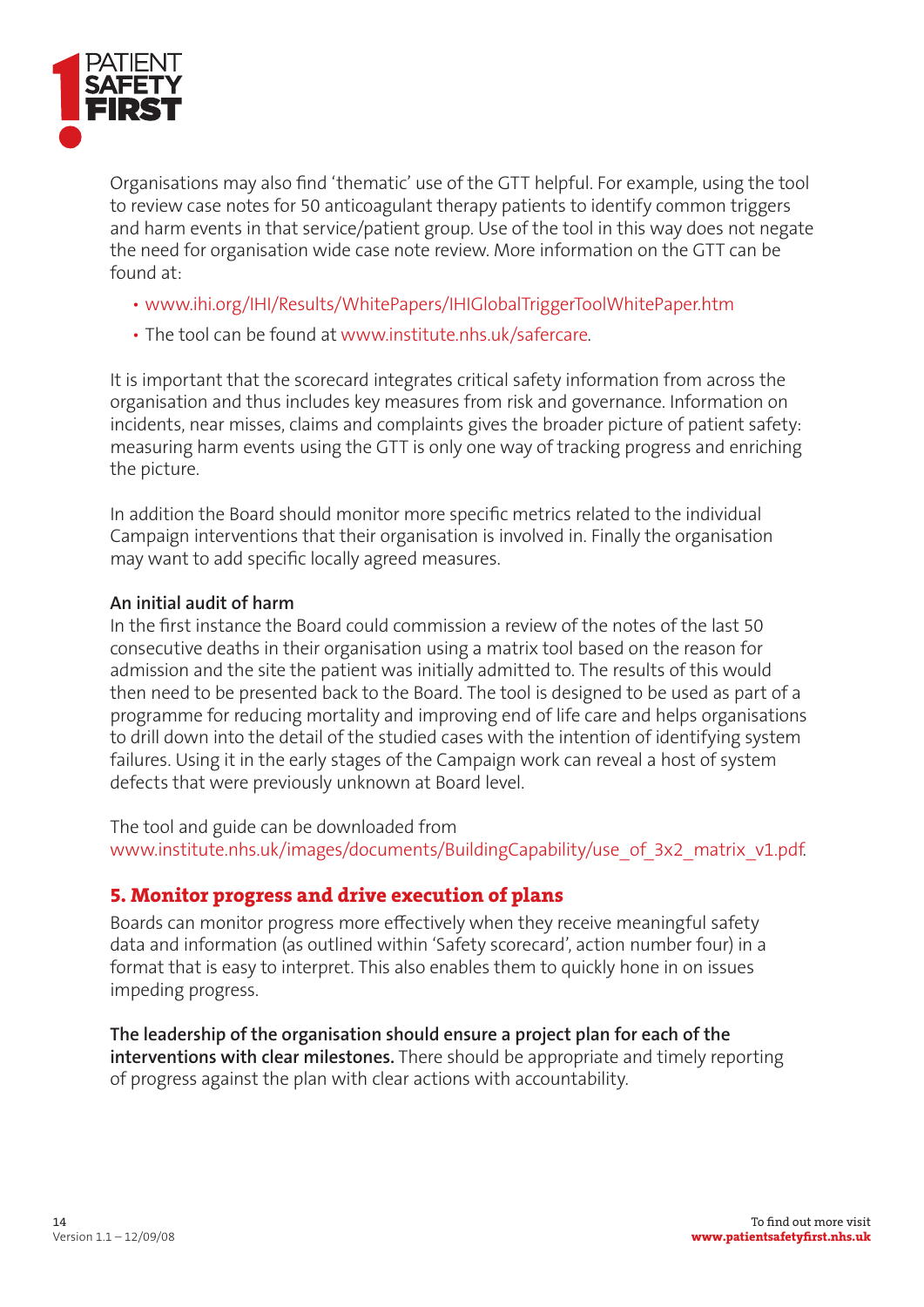

Ask hard questions, including:

- Are we on track to achieve the aim? If not, why not?
- What is the improvement strategy? What are key steps planned toward full-scale execution?

# **6. Build patient safety and improvement knowledge and capability**

The Board should be fully conversant with the aims of the Campaign and the role that they can play in ensuring its success. To achieve this, the Board need to determine their own learning needs, such as the need to understand improvement methodologies to fully engage with and challenge any reports it receives. Learning on patient safety and harm reduction should start with the Board and a planned learning programme can help to set an expectation of training and education for all staff. Modules for Board education should answer the questions:

- What is the Board's responsibility and accountability for quality and safety?
- What is the current state of quality improvement and safety in health care overall, in your community, and in your health care organisations? How does prevailing practice stand up to best practice?
- How can Board members effectively leverage their roles and experiences to affect the pace of quality improvement in their organisation?
- What are the best strategies to sustain the gain and drive continuous improvement?

When Boards develop an acute awareness of the role that human factors play in cases of error and harm and have the ability to link this knowledge with an understanding of how to design reliable systems, it can not only alert them to what they see in their own organisation but change how they respond to its failures.

Most Boards and leaders overestimate the front-line staff's ability to improve. In such cases, even with sufficient will and great ideas that have worked elsewhere, execution stalls. Boards can work to ensure that all clinicians, and all staff know how to make performance changes, and leaders are able to help diffuse the new performance levels reliably across the entire system and to hold the gains over time. To achieve this, Boards would need to ensure there is a programme of training in improvement tools and techniques that can be accessed appropriately by all relevant staff.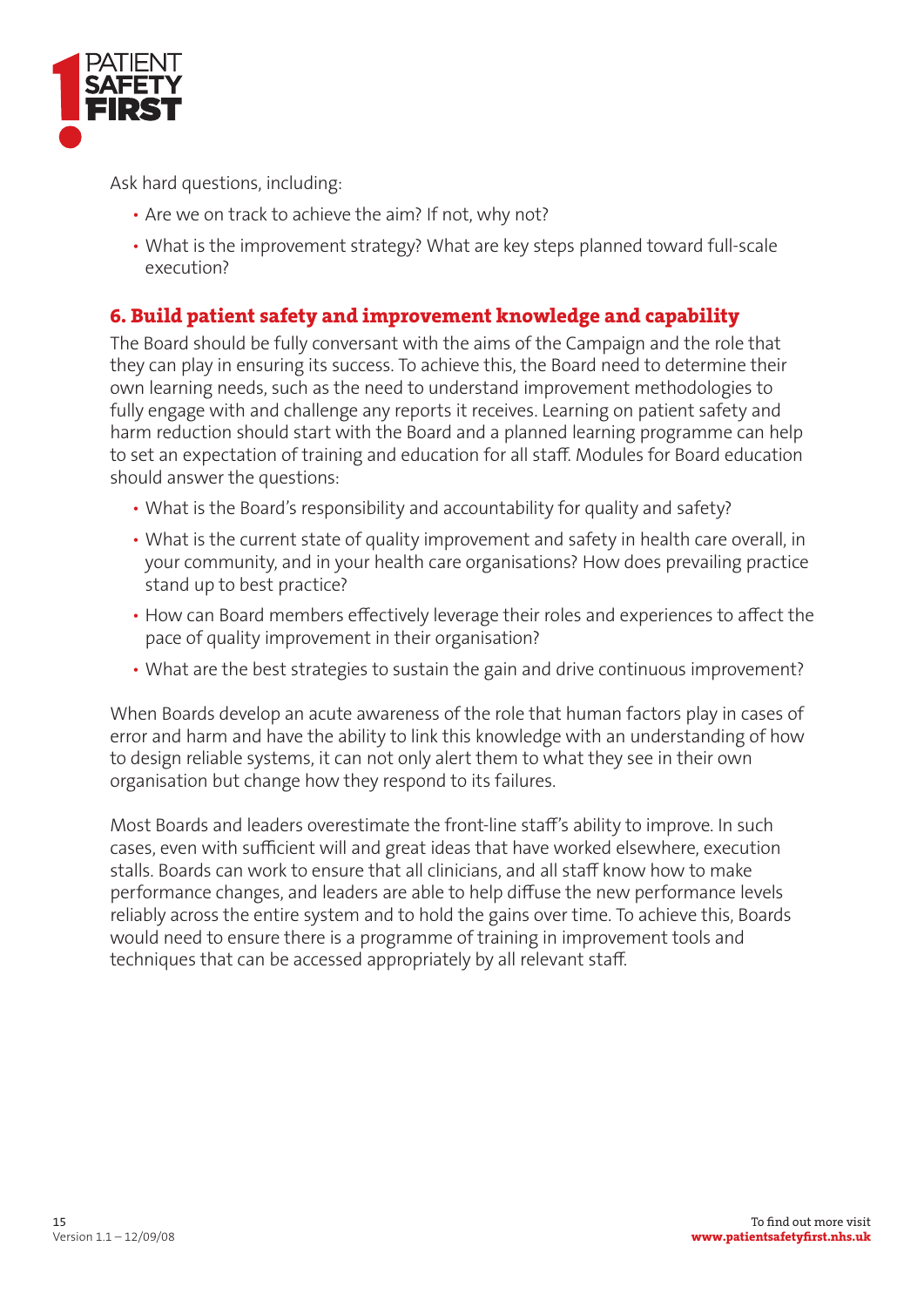

# **Getting Started**

Prior to testing and implementation of 'Leadership for Safety', organisations may wish to consider the following to move their organisation forward:

- Distribute the How to Guide to the Board and senior leaders in your organisation immediately
- Put the Patient Safety First Campaign on the agendas of the next meetings of the Board and its relevant subcommittees, along with those of the executive leadership and the Medical Executive Committee
- Open these meetings with a short narrative of an actual patient event, illustrating a type or pattern of harm that occurred within the last month in your organisation. This is most effective when connected to your organisation's harm reduction strategy, including lessons learned from the event and specific actions being asked of the Board
- Present the Six Actions to Improve Quality and Reduce Harm, and develop an action plan to move forward on each item within the next month
- Place your organisation's system-level harm metrics on the Board and senior leadership dashboards
- Map out all the activities, projects and initiatives already underway in your organisation. Link these to your system level metrics so that you and all staff can see how the outcomes of this work can aggregate to deliver the higher level goals.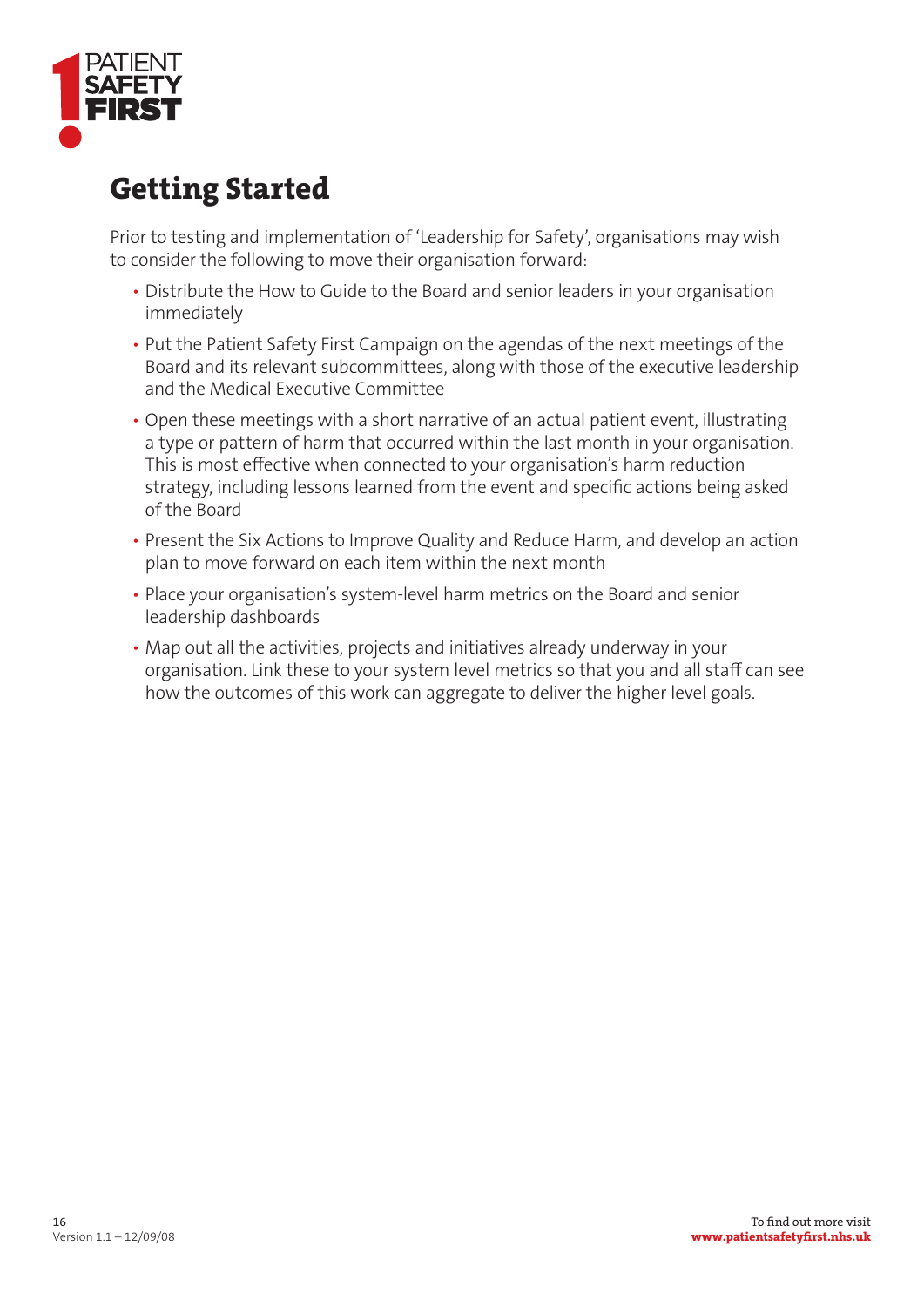

# **Other Useful Materials and Links**

# **Additional Resources: Governance and Leadership of Quality**

Bader B. Best Practices for Board Quality Committees. Great Boards. Accessed April 20, 2006. Available at www.greatbrds.org/newsletter/reprints/Board\_quality\_committees\_ best\_practices.pdf.

Bader B. 7 Things Your Board Can Do to Improve Quality and Patient Safety. Great Boards. Spring 2006. Available at www.greatboards.org/newsletter/reprints/GBspring06-reprintquality.pdf.

Bader B. Quality and Patient Safety: Engaging Your Board to Take the Lead. ACHE Journal, March-April 2006. Available at www.greatboards.org/resources/pdf/Healthcare\_ Executive Bader article patient safety.pdf.

Bader B. The right stuff, the right way: 10 ways to improve board meetings. Great Boards. Winter 2005. Available at www.greatboards.org/newsletter/reprints/Ten\_Ways\_to\_ Improve\_Board\_Meetings.pdf.

Bibby J, Reinertsen J. Leading for Improvement: Whose Job Is It Anyway? Pursuing Perfection and the NHS Modernisation Agency; October 2004. (Unpublished Manuscript).

Botwinick L, Bisognano M, Haraden C. Leadership Guide to Patient Safety. IHI Innovation Series white paper. Cambridge, Massachusetts: Institute for Healthcare Improvement; 2006. (Available on www.IHI.org.)

Flin R, O'Connor P and Crichton M. Safety at the Sharp End: A Guide to Non-Technical Skills by (Paperback – 28 Feb 2008).

Gautam KS. A call for board leadership on quality in hospitals. Qual Manag Health Care. 2005;14(1):18-30.

Gosfield AG, Reinertsen JL. The 100,000 Lives Campaign: Crystallizing standards of care for hospitals. Health Affairs. 2005;24(6):1560-1570.

Great boards ask tough questions: What to expect from management on quality. The Governance Institute. 2005;16(2).

Joshi MS, Hines SC. Getting the board on board: Engaging hospital boards in quality and patient safety. Jt Comm J Qual Patient Saf. 2006;32(4):179-187.

Move Your Dot™: Measuring, evaluating, and reducing hospital mortality rates. IHI Innovation Series white paper. Cambridge, Massachusetts: Institute for Healthcare Improvement; 2003. (Available on www.IHI.org.)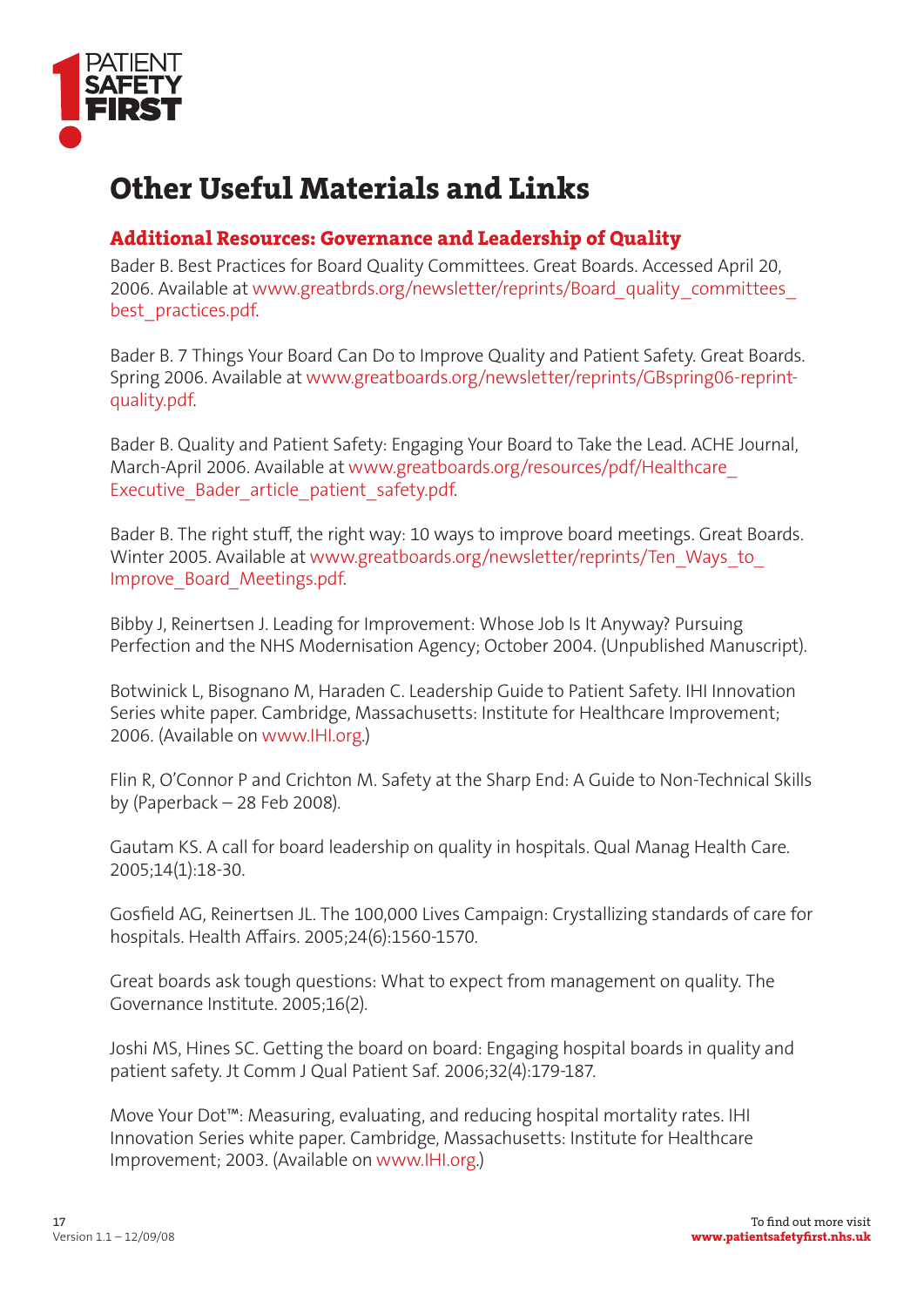

National Patient Safety Agency. Seven Steps to Patient Safety (all versions): www.npsa. nhs.uk/patientsafety/improvingpatientsafety/patient-safety-tools-and-guidance/7steps/.

NHS Confederation and National Patient Safety Agency, Briefing 5 actions to improve reporting. www.npsa.nhs.uk/nrls/reporting/five-actions-to-improve-reporting/.

Nolan T, Resar R, Haraden C, Griffin FA. Improving the Reliability of Health Care. IHI Innovation Series white paper. Boston: Institute for Healthcare Improvement; 2004.

Patient safety survey. Trustee. 2005;58(1):8-9.

Reason J. 'Managing the Risks of Organizational Accidents' 1997 Ashgate, Aldershot.

Reinertsen J, Pugh M, Bisognano M. Seven Leadership Leverage Points for Organisationlevel Improvement in Health Care. IHI Innovation Series white paper. Cambridge, Massachusetts: Institute for Healthcare Improvement; 2005. (Available on www.IHI.org)

Reinertsen J. A Theory of Leadership for the Transformation for Health Care Organisations. The Reinertsen Group; May 2003. (Unpublished manuscript, revised January 2004.)

Vincent C. 'Patient Safety'; 2006 Elsevier, Oxford.

Whittington J, Simmonds T, Jacobsen D. Reducing Hospital Mortality Rates (Part 2). IHI Innovation Series white paper. Cambridge, MA: Institute for Healthcare Improvement; 2005.

#### **Governance Institute Publications**

Board Quality Committees: The Governance Institute's Fax Poll Results. Dec 2002. Getting on Board with Quality. Board Room Press. February, 2005.

Taking a Strong Stance on Quality Oversight. Board Room Press. October, 2006.

The Board's Role in Quality Oversight: Not a Responsibility That Can Be Delegated. Board Room Press. October, 2004.

Total Quality Management: A Committee Takes the Reigns. Board Room Press. April, 2006.

#### **IHI National Forum Presentations**

Bader B, Joshi M. Hospital Boards: No Pain, No Gain. IHI National Forum, Dec. 2005. Accessed April 20, 2006. www.delmarvafoundation.org/html/content\_pages/ presentations/Maulik/ihidecember2005.pdf.

Bader B. Follow the Leaders. IHI National Forum, Dec. 2005. Accessed May 14, 2007. www.ihi.org/ihi/files/Forum/2006/Handouts/C9\_BBader\_Follow\_the\_Leaders Handout.pdf.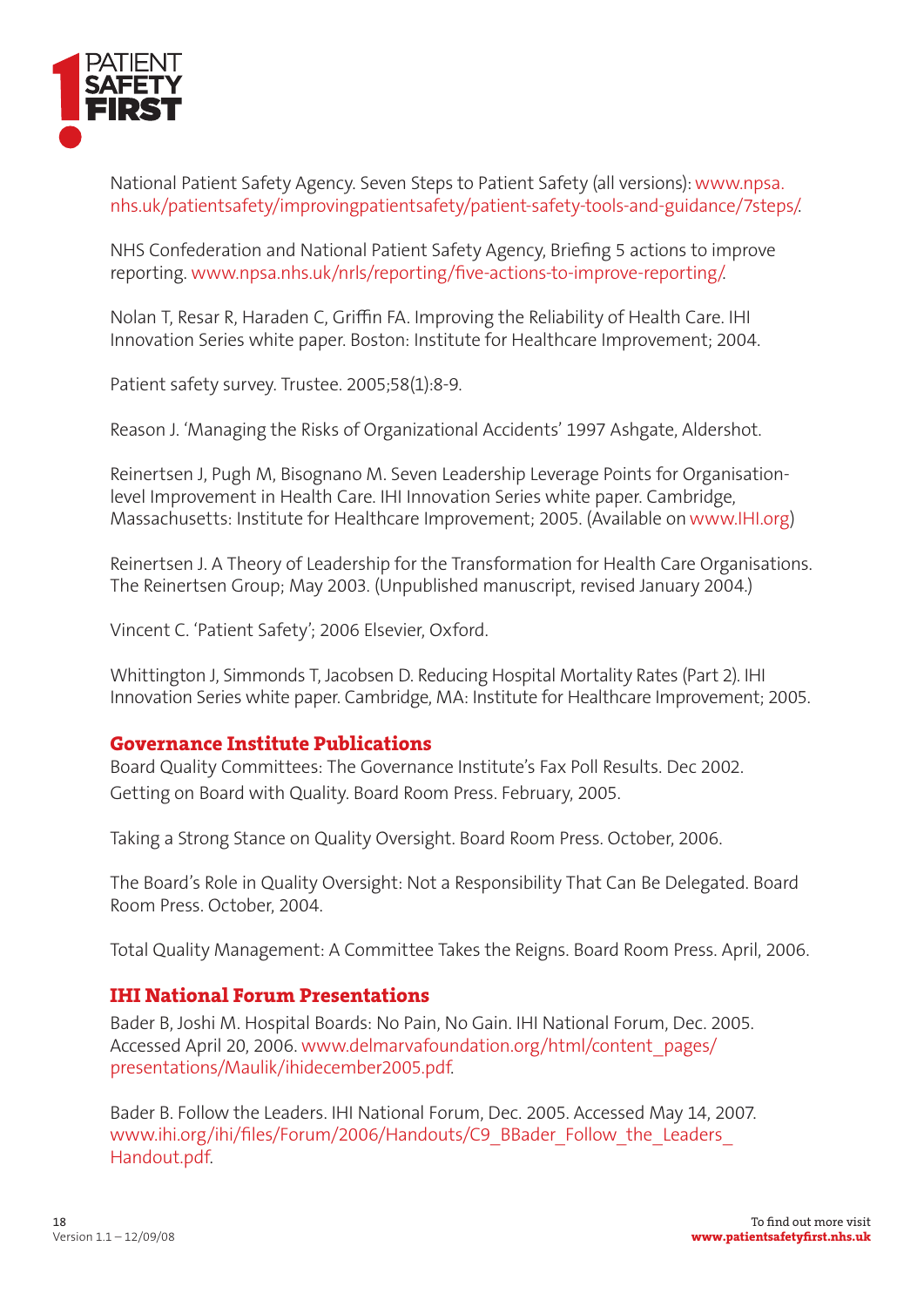

Joshi M, Christian D. How Governance Makes a Difference in the Quality of a Hospital's Performance. IHI National Forum, Dec. 2004. Accessed Apr 20, 2006. www.delmarvafoundation.org/html/content\_pages/presentations/Maulik/ forihi11\_27\_2005newbackground.pdf.

# **Publications from the AHA Center for Healthcare Governance**

(To order copies, call 888-540-6111 or e-mail bladewski@americangovernance.com.)

Does Excellent Health Care Governance Lead to Excellent Performance? (Or, can a Great Board make a Difference?).

Hospital Patient Safety and Quality Monitoring: A Resource for Governing Boards and Trustees.

Patient Safety and Quality Reporting for Governance: Data Reporting Guide for Hospital Staff.

### **Major Associations in Governance Leadership**

Center for Healthcare Governance www.americangovernance.com/.

CMS www.cms.hhs.gov/.

Estes Park Institute www.estespark.org/.

Great Boards www.greatboards.org/.

JCAHO: www.jointcommission.org/.

National Center for Healthcare Leadership www.nchl.org/.

National Quality Forum www.qualityforum.org/.

The Governance Institute www.governanceinstitute.com/.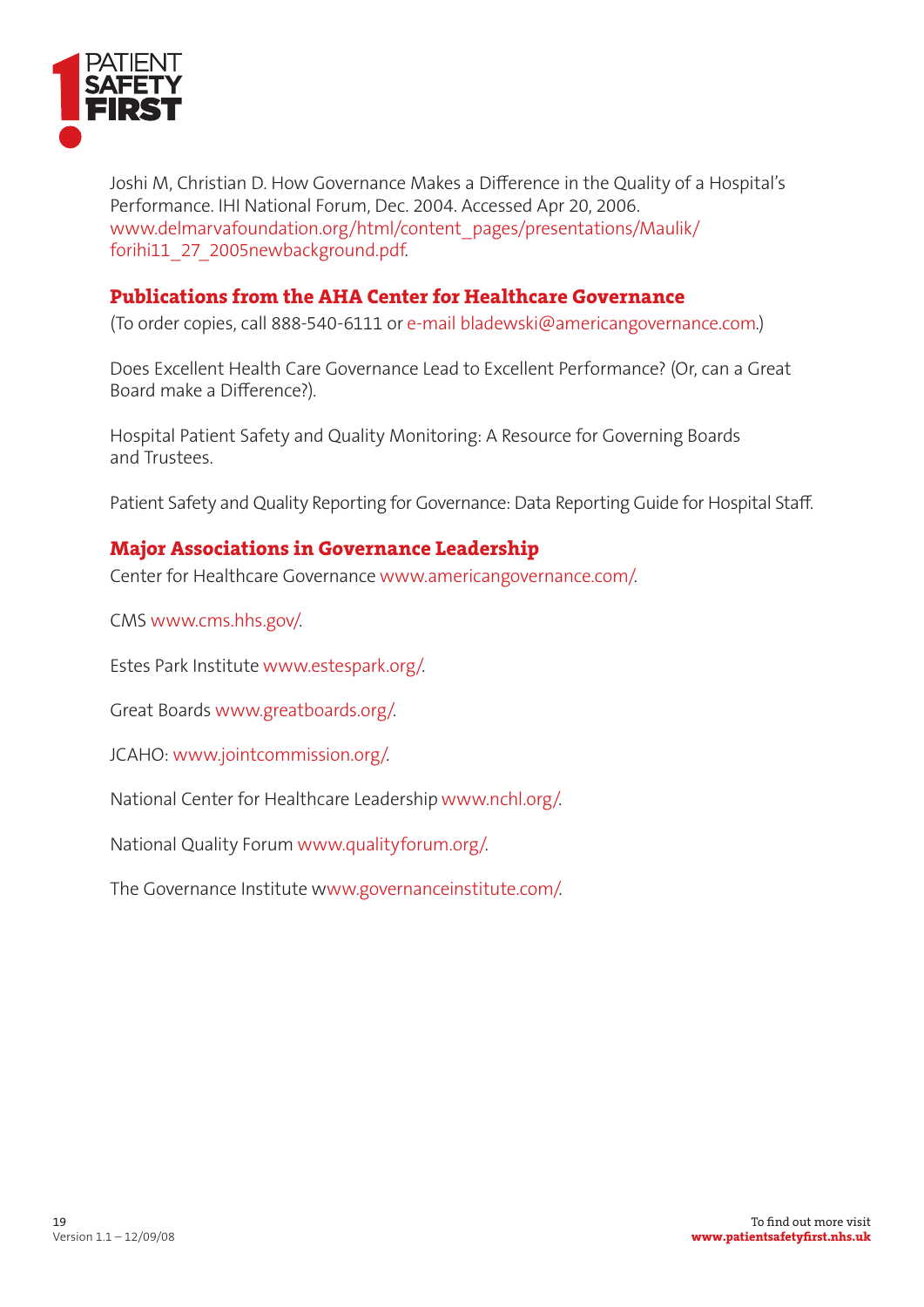

# **Appendices**

# **Appendix 1**

### **Plan, Do, Study, Act (PDSA) cycle – Carry out an In-Depth Case Study**

The CEO, with the assistance of the Medical Director and Director of Nursing, should conduct a detailed, personal investigation of a significant patient injury in the hospital.

- Identify a patient
- Investigate the incident in detail. This includes interviewing the involved patient, family, and staff. The purpose is to understand in great depth the 'story,' in all of its complexity, to illuminate the nature and sources of hazard in a complex health care organisation
- The CEO should personally present that case to the Board in a session of no less than one hour in length
- If possible and desirable, the affected patient and/or family should be there at the Board meeting to add their accounts and view in person
- The CEO should review the experience by gaining feedback from the Board and the patient and/or family
- . Based on the experience and feedback, make a plan for how you might change the process next time. For example, if the patient found it difficult being questioned in the Board room, work with the patient to find a way to make this experience less uncomfortable. Maybe the way questions are submitted or the venue needs to change.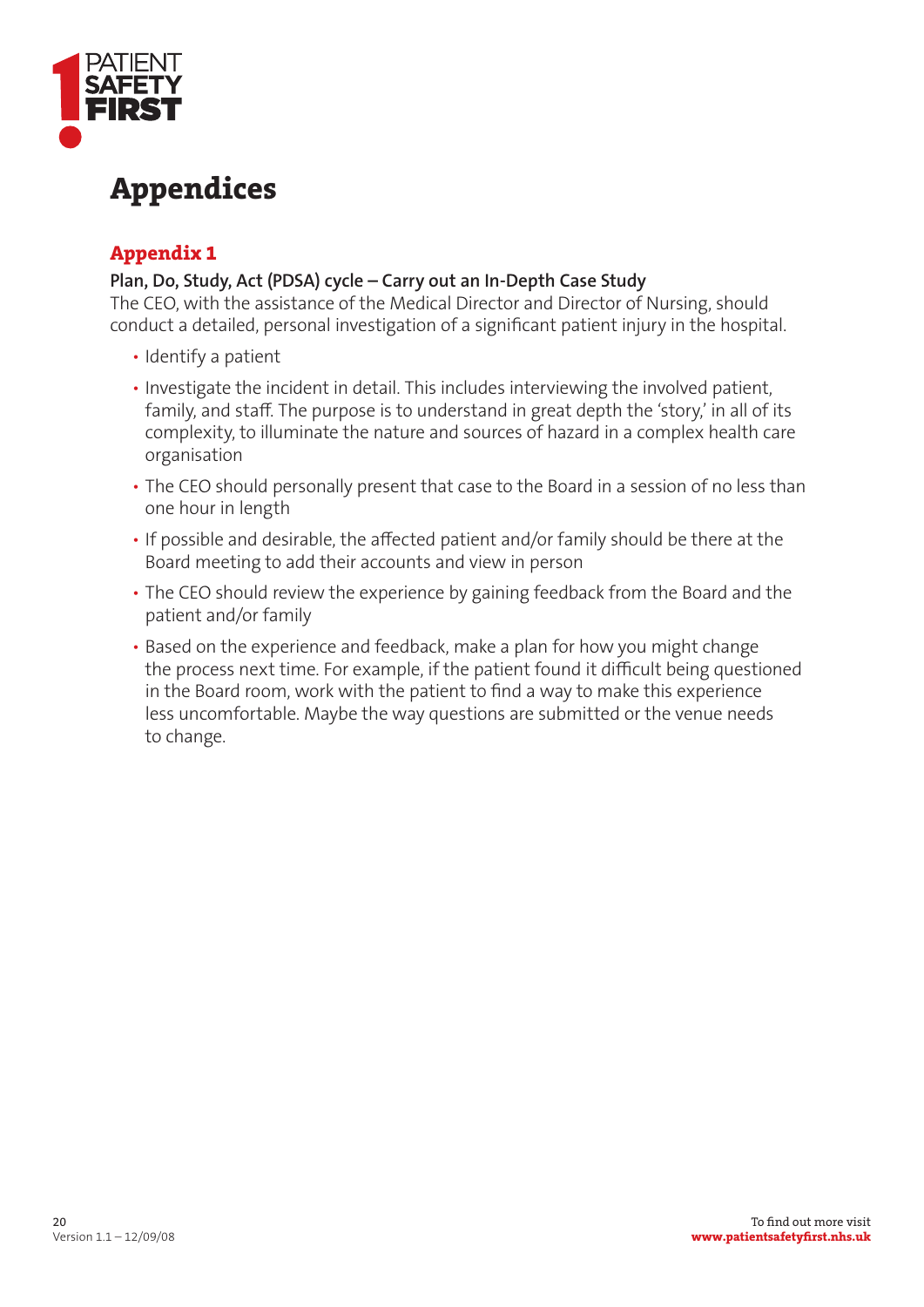

### **Appendix 2**

#### **Plan, Do, Study, Act (PDSA) cycle – Executive safety walkround**

- Identify an area to visit
- Decide your team
- Plan how you will structure the visit. What will the process be?
- Give staff in the area adequate notice and information about the purpose of the walkround
- Do the walkround
- Review the experience with the walkround team and the unit staff
- Based on the experience and feedback, make a plan for how you might change the process next time. For example, if the staff found it difficult to be open and honest about safety issues with a senior executive, work with them to find a way to overcome the issues relating to hierarchy. Maybe the information given to staff before future visits should be more explicit about the focus on improvement rather than judgement
- Remember to check back later that your process for recording and following up actions is working as it should. Refine as necessary.